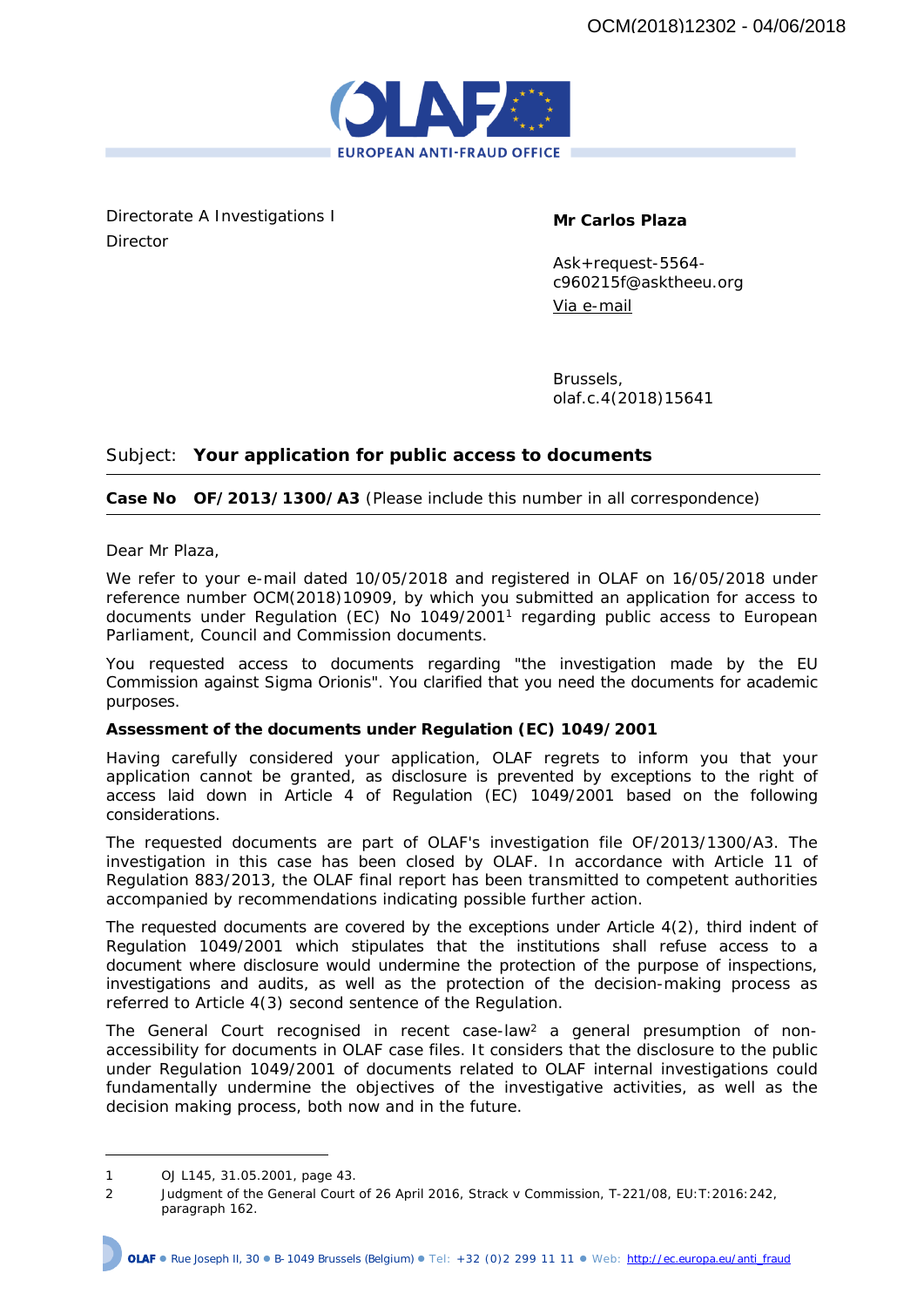The presumption is based on the consideration that, to determine the scope of Regulation 1049/2001, account must be taken of relevant sectoral rules governing the administrative procedure under which the documents requested under Regulation 1049/2001 were gathered<sup>3</sup>, in the case at hand, Regulation 883/2013, which governs OLAF's administrative activity provides for the obligation of confidentiality with regard to all information gathered during investigations.

The protection of confidentiality of information in the legal framework applicable to OLAF investigations aims, on the one hand, at safeguarding the successful conduct of an investigation in the public interest and, on the other hand, at safeguarding the legitimate interests of the individuals, so that the information they provide is used only for the purposes of the investigation.

The protection of confidentiality extends to closed cases<sup>4</sup>.

In addition, having regard to the nature of the information processed in the context of OLAF investigations, the publication of the sensitive information contained in the OLAF case file is likely to harm the protection of personal data regardless of whether an investigation is pending or closed. The prospect of such publication after an investigation is closed runs the risk of adversely affecting the willingness of informants and of those who hold relevant information to cooperate with OLAF when such a procedure is pending, and that could seriously compromise the effectiveness of OLAF's investigative activities.

In view of the foregoing, the documents in OLAF's investigation files fall under the presumption of non-accessibility as documents containing information collected during an OLAF investigation and subject to confidentiality professional secrecy rules. Consequently, the documents requested are exempt, in principle and in full, from disclosure to the public, unless the applicant demonstrates that the presumption is not applicable because an overriding public interest justifies the disclosure of the requested documents.<sup>5</sup>

**Partial Access**

OLAF has examined the possibility of granting partial access to the requested documents in accordance with Article 4(6) of Regulation 1049/2001.

Partial access is not possible, given that the information the documents contain falls entirely under the general presumption of applicability of Article 4(2), third indent of Regulation 1049/2001 in the context of inspections and audits.

**Overriding public interest in disclosure**

The exceptions laid down in Article 4(2) and 4(3) of Regulation 1049/2001 apply unless there is an overriding public interest in disclosure of the documents. For such an interest to exist, it, firstly, has to be a public interest and, secondly, it has to outweigh the interest protected by the exception to the right of access.

OLAF understands the importance of transparency of the functioning of the EU institutions and particularly of the European Commission. However, given the nature of the anti-fraud investigations conducted by OLAF, and the confidential nature of information collected, such as sources of information, content of case files and reputation of natural persons, OLAF considers there are no elements that would show the existence of an overriding public interest in disclosing the requested documents.

<sup>3</sup> Judgment Court of Justice of 28 June 2012, *Agrofert Holding* v *Commission,* C-477/10 P, EU:C:2012:394, paragraphs 50-59; judgment of the Court of Justice of 29 June 2010, *Commission* v *Technische Glaswerke Ilmenau*, C-139/07 P, EU:C:2010:376, paragraph 55 ff..

<sup>4</sup> Judgment of the General Court of 26 April 2016, *Strack* v *Commission,* T-221/08, EU:T:2016:242, paragraphs 150 to 164.

<sup>5</sup> Ibid., paragraph 91.